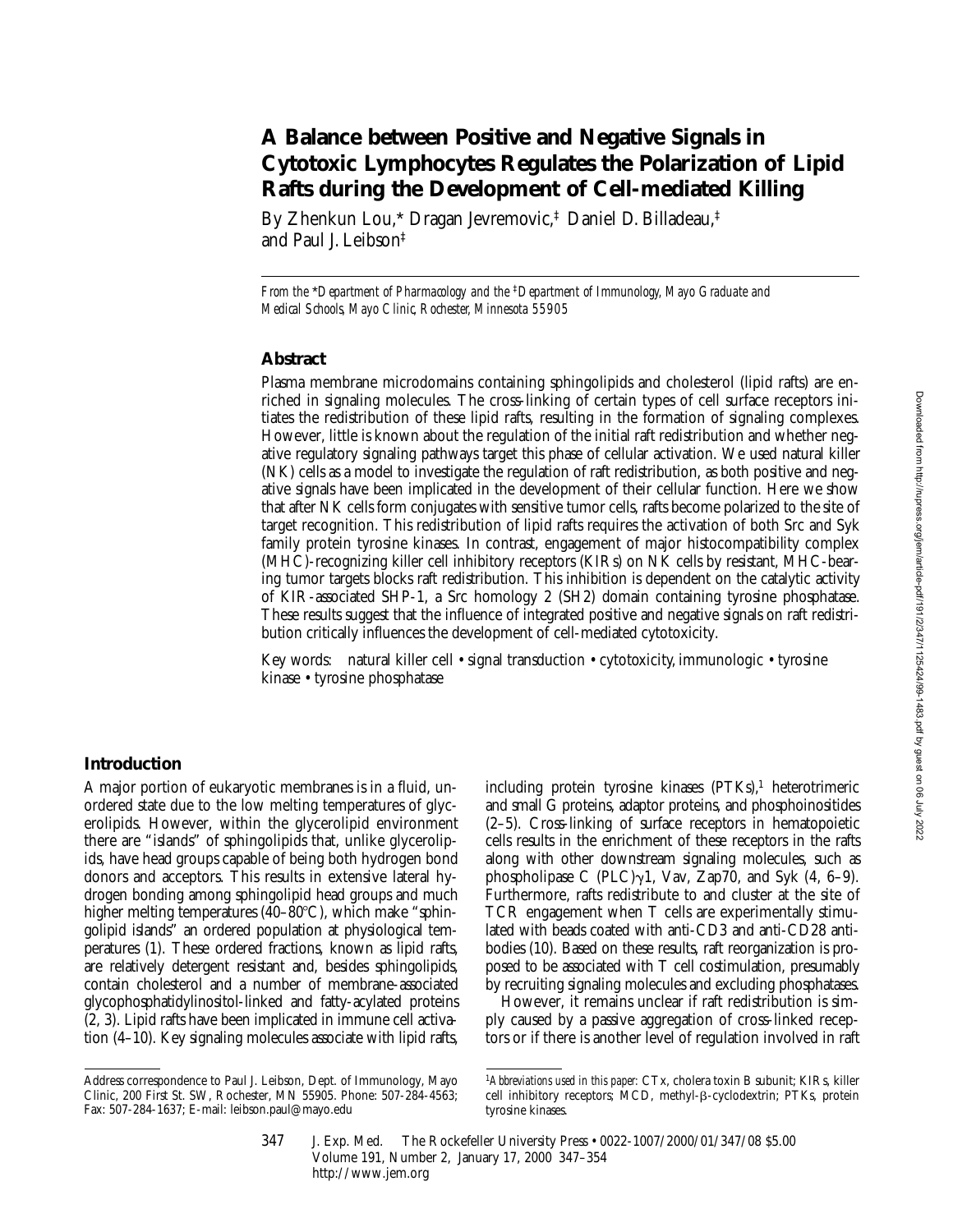redistribution. In this study, we evaluated the regulation of raft redistribution during the development of cell-mediated cytotoxicity. We used NK cells as a model because it has been well characterized in NK cells that both positive and negative signals critically regulate the development of cellmediated cytotoxicity. NK cells are CD16+CD56+TCR-sIglymphocytes capable of killing certain tumor cells or virusinfected cells ("natural cytotoxicity"). Although receptors involved in the activation of NK cells during natural cytotoxicity are still poorly defined, it is known that downstream signaling molecules include PTKs, as well as Rho family low-molecular-mass G proteins, adaptor proteins, and calcium  $(11–16)$ .

NK cell activation is blocked when killer cell inhibitory receptors (KIRs) on the surfaces of NK cells engage MHC class I molecules on resistant target cells (11, 17–19). This inhibition is mediated by KIR-associated SHP-1, a Src homology 2 (SH2) domain containing tyrosine phosphatase, that dephosphorylates and inactivates signaling molecules involved in NK cell activation (20–24). This well characterized signaling model of NK cell activation enabled us to evaluate a potential regulatory role for specific signaling molecules in lipid raft reorganization. Furthermore, studies of NK cell–mediated cytotoxicity allowed us to evaluate lipid raft redistribution in a more physiological system in which NK cells are activated by direct contact with target cells. Using this experimental model, we have found that raft reorganization during the development of cell-mediated cytotoxicity depends on a balance between the positive and negative signals through opposing activities of proximal PTKs and phosphatases. Our results imply that raft polarization is a critical event during the development of cell-mediated cytotoxicity, and inhibiting raft redistribution is a novel mechanism of negative regulation mediated by inhibitory receptors.

#### **Materials and Methods**

*Reagents, Cells, and Antibodies.* Unless otherwise indicated, all chemicals were from Sigma Chemical Co. Human NK cells were cloned and passaged as previously described  $(25)$ .  $DX9+NK$  cell clones were identified as previously described (15). The P815 murine mastocytoma cell line and the K562 human erythroid leukemia cell line were obtained from American Type Culture Collection. HLA class I–deficient 721 cells and HLA-B58 transfected 721 cells were provided by Peter Parham (Stanford University, Palo Alto, CA). Anti-p70 KIR mAb DX9 was provided by Lewis Lanier (DNAX Research Institute of Molecular and Cellular Biology, Palo Alto, CA). Piceatannol was obtained from Boehringer Mannheim. PP1 was obtained from BIOMOL Research Labs., Inc. Herbimycin was obtained from GIBCO BRL.

*Vaccinia Viruses.* Catalytically inactive SHP-C453S as well as pSC65 vector control have been described (20). KIR3DL was provided by Marcus Colonna (Basel Institute of Technology, Basel, Switzerland). Wild-type Syk and SykT were provided by Jean-Pierre Kinet and Andrew M. Scharenberg (Harvard Medical School, Boston, MA) (26).

*Cytotoxicity Assays.* The 51Cr-release assays measuring direct NK cell–mediated cytotoxicity were performed as previously described (25). Lytic units were calculated based on 20% cytotoxicity (27).

*Raft Redistribution Assay.* NK cells were stained for 30–45 min on ice with FITC–CTx (cholera toxin B subunit;  $8 \mu g/ml$ ). The labeled cells were washed twice in PBS containing 0.2% BSA and resuspended at a final concentration of 107 cells/ml for NK cells and  $5 \times 10^6$  cells/ml for target cells. Equal volumes (50 µl) of NK cells and target cells were mixed, briefly pelleted, and then incubated for 5 min at 37°C. The cells were then fixed and transferred to glass slides by cytospin. NK cells that had formed conjugates were assessed for raft redistribution using a fluoromicroscope (Carl Zeiss, Inc.). A total of 50–100 conjugates was evaluated per slide, and the evaluation was performed by an individual blinded to the sample identities.

## **Results**

*Rafts Become Polarized during the Development of NK Cell– mediated Cytotoxicity.* Natural cytotoxicity is initiated after conjugate formation between an NK cell and a susceptible target. We examined lipid raft reorganization that rapidly ensues after this conjugate formation. As cholera toxin B subunit (CTx) binds GM1 ganglioside (28), a marker of glycolipid-enriched rafts, human NK cells were stained with FITC–CTx. After washing, NK cells were incubated with hydroethidine-labeled target cells at 37°C, fixed, and spun onto glass slides. Fig. 1 shows representative photographs of NK cell–target cell conjugates. When incubated with the NK-resistant cell line P815 (red), NK cell rafts (green) are dispersed throughout the plasma membrane (Fig. 1 A). In contrast, incubation of NK cells with the NK-sensitive cell line K562 results in reorganization of lipid rafts into "macrorafts" polarized at the area of contact with the sensitive target (Fig. 1 B).

To quantify the difference in raft reorganization between NK cells stimulated with sensitive (K562) versus resistant (P815) cells, we evaluated NK–K562 and NK–P815 conjugates in three separate experiments (Fig. 2). For each experiment, 100 conjugates were analyzed. The results are expressed as the percentage of conjugates that have reorganized rafts. As shown in Fig. 2, there is a marked difference between sensitive and resistant cells in their ability to induce the formation of macrorafts polarized toward the target. Less than 10% of NK cells in contact with resistant targets polarize their rafts, whereas polarization is observed in close to 50% of NK cells in contact with the sensitive target cells. Similar results were obtained when another NK-sensitive cell line, 721, was used (data not shown).

*Depletion of Cholesterol Inhibits Raft Polarization and NK Cell Activation.* Cholesterol critically influences the stability of lipid microdomains. Methyl-β-cyclodextrin (MCD) depletes cholesterol from cell membranes and disrupts rafts (29), which can then lead to inhibition of certain forms of cellular activation (7, 29–31). To investigate the importance of raft polarization on NK cell activation, NK cells were pretreated with MCD and then analyzed by confocal microscopy and cellular cytotoxicity assays. MCD treatment resulted in the loss of evenly distributed rafts on unbound NK cells, and polarized macrorafts could no longer be detected when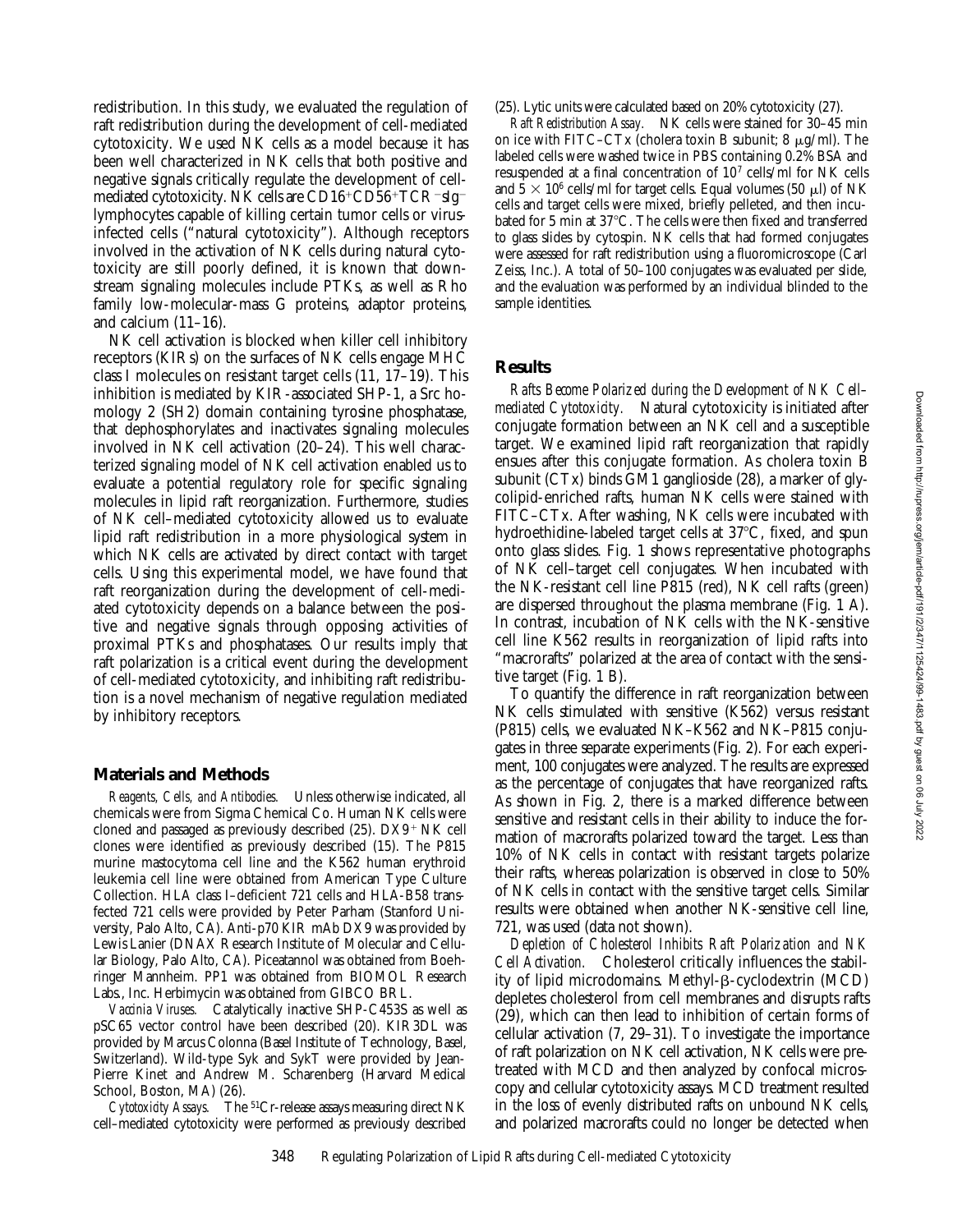

Figure 1. Rafts polarize at the site of NK-target engagement upon stimulation with NK-sensitive target cells. FITC-CTx-labeled NK cells were incubated at 37°C for 5 min with hydroethidine-labeled P815 cells (A) or K562 cells (B), fixed, and spun onto glass slides. Images were recorded during confocal microscopy.

NK cells formed conjugates with sensitive tumor targets (e.g., K562; data not shown). The MCD treatment subsequently blocked the generation of natural cytotoxicity (Fig. 3), suggesting that raft polarization plays an important role in the development of cell-mediated cytotoxicity.

*Raft Polarization Requires Signaling by PTKs.* Several lines of evidence suggest that rafts are important for lymphocyte activation: most tyrosine-phosphorylated proteins and other important second messengers have been found in lipid rafts (4, 6–7), and pharmacological disruption of lipid rafts impairs cellular activation (6, 7, 29–31). However, the mechanisms regulating raft redistribution have remained unclear. We wanted to determine if raft polarization is dependent on the activity of proximal tyrosine Src and Syk family tyrosine kinases. NK cells were preincubated with the Src kinase



**Figure 2.** Comparison of raft polarization of NK cells after stimulation with NK-sensitive versus NK-resistant target cells. FITC– CTx-labeled NK cells were incubated at 37°C for 5 min with hydroethidine-labeled K562 cells or P815 cells. NK cell–target cell conjugates were scored for raft polarization by fluorescence microscopy. 100 conjugates were scored per blinded sample. The three results shown are representative of eight total experiments.

349 Lou et al.

inhibitors herbimycin A (32–34) or PP1 (35), or with the Syk kinase inhibitor piceatannol (36). The  $IC_{50}$  for each drug on Src or Syk PTK activities was first determined to identify the appropriate concentration for each subsequent experiment. Washed NK cells were then incubated with NKsensitive K562 cells. Raft polarization was quantified, and, in parallel, the cytotoxic activity of NK cells treated with the pharmacological inhibitors was measured. Fig. 4 shows that preincubation of NK cells with either a Src or Syk family PTK inhibitor blocks both raft polarization and cytotoxicity induced by K562 cells.

SykT is a catalytically inactive truncated mutant of Syk kinase that can inhibit cytotoxicity when expressed in NK cells (14). We transiently expressed SykT in NK cells using recombinant vaccinia virus. The expression levels of the virus-encoded Syk T and wild-type Syk were equivalent to the levels of endogenous Syk (data not shown). As shown in Fig. 5, expression of SykT inhibits raft polarization and



**Figure 3.** Depletion of cholesterol blocks NK cell activation. NK cells were pretreated with 10 mM MCD at 37°C for 1 h, washed, and then incubated for 4 h with 51Cr-labeled K562 cells. Results are expressed as lytic units per 106 cells.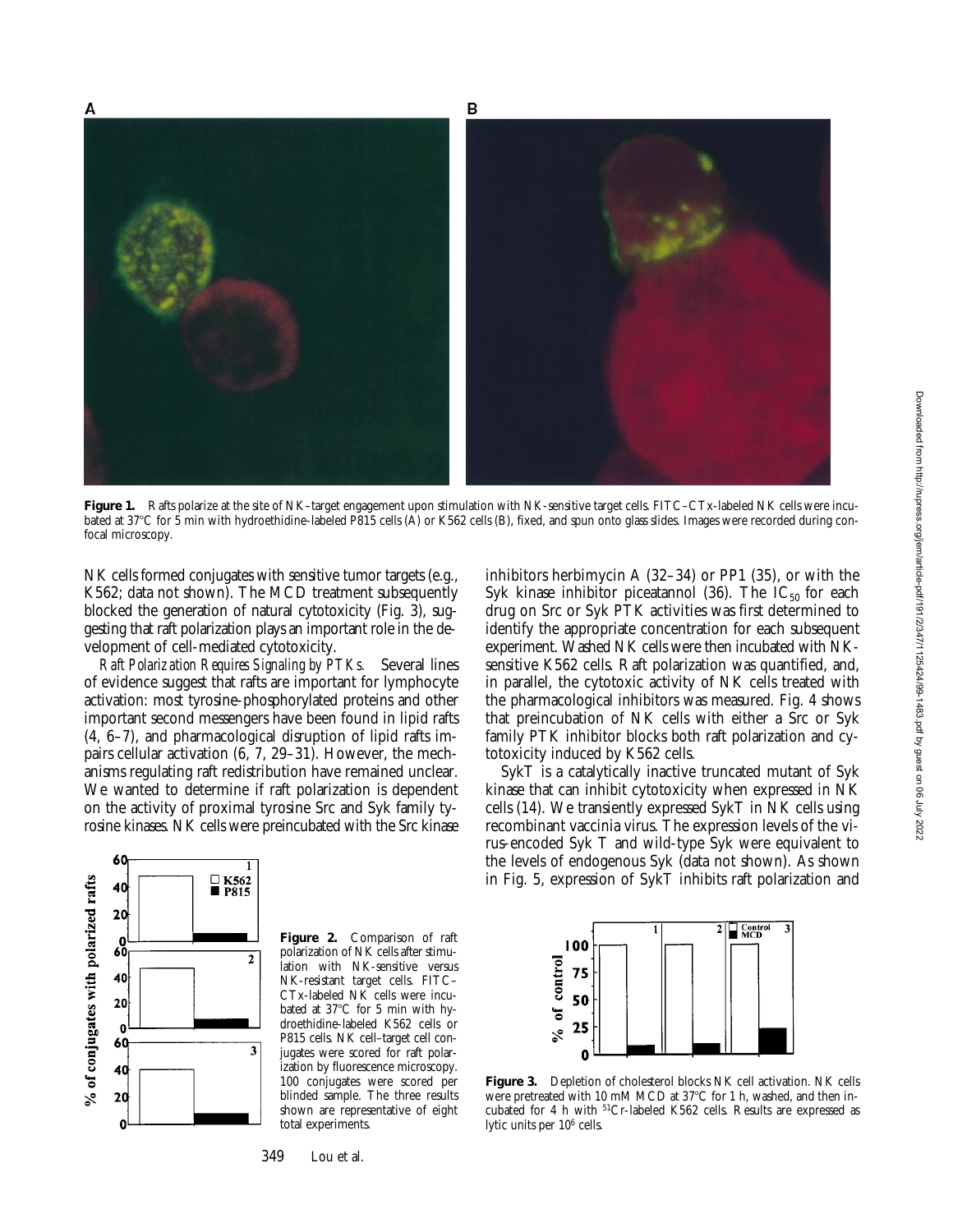

Figure 4. Inhibition of Src and Syk family kinases blocks raft redistribution. Left panels: NK cells were pretreated with 2  $\mu$ M herbimycin A or DMSO at  $37^{\circ}$ C for 16 h or with DMSO, 10  $\mu$ M PP1, or 25  $\mu$ g/ml piceatannol at 37°C for 20 min, labeled with FITC–CTx, and incubated with hydroethidine-labeled K562 cells. NK–target conjugates were scored for raft polarization. The results are expressed as percentage of control. Right panels: NK cells pretreated with drugs as above were incubated with  $51Cr$ -labeled K562 for 4 h. Lytic units per 10<sup>6</sup> cells were measured, and the results are expressed as percentage of control. The two results shown are representative of five total experiments.

NK cell–mediated cytotoxicity when compared with expression of wild-type Syk or vector alone (PSC-65). Therefore, experiments using either pharmacologic or genetic approaches suggest that raft polarization requires the activity of proximal PTKs.

*KIR Engagement Blocks Raft Reorganization.* NK activation is negatively regulated by MHC-recognizing KIRs. However, the exact mechanism by which KIRs exert their effect is still unclear. Negative signals mediated by KIRs might block raft redistribution before polarized macrorafts are formed. In this case, the blockade of raft redistribution would prevent accumulation of downstream signaling molecules and inhibit signal amplification. Alternatively, negative regulators might accumulate in the macrorafts along with key positive signaling molecules. To distinguish between these two possibilities, we investigated the relationship between raft redistribution and KIR engagement. KIR3DL is a KIR that is recognized by the mAb DX9 and recognizes the serologically defined HLA-BW4 allotype (e.g., HLA-B58) (37–39).  $DX9^+$  and  $DX9^-$  NK clones were isolated and then incubated with either 721 cells or HLA-B58–transfected 721 cells (721-B58). The inhibitory effect of KIR engagement on both raft redistribution and natural cytotoxicity is illustrated in Fig. 6. Incubation of  $DX9+NK$  cells with 721-B58 cells, but not 721 cells, results in inhibition of raft redistribution and natural cytotoxicity. The raft redistribution and natural cytotoxicity were not inhibited when  $DX9^-$  cells were incubated with 721-B58 cells, indicating that KIR engagement is responsible for the inhibition of raft redistribution.

To further confirm that the inhibition of raft reorganization is mediated by KIRs, we expressed KIR3DL by infecting  $DX9$ <sup>-</sup> NK cells with recombinant vaccinia virus encoding KIR3DL. Nearly half of the NK cells exposed to infectious recombinant virus expressed high levels of KIR3DL



Figure 5. Expression of dominant negative, catalytically inactive Syk inhibits raft redistribution. Left panels: NK cells were infected for 4 h at a multiplicity of infection of 20 with control recombinant vaccinia viruses (PSC-65) or recombinant vaccinia encoding either wild-type Syk or catalytically inactive, truncated Syk (Syk T). Infected NK cells were stained with FITC–CTx and incubated with hydroethidine-labeled K562. NK– target conjugates were scored for raft redistribution. Right panels: infected NK cells were incubated with 51Cr-labeled K562 cells for 4 h. The two results shown are representative of five total experiments.

as detected by flow cytometry (data not shown). As shown in Fig. 7, expression of KIR3DL in  $DX9^-$  NK cells confers the inhibitory effect on both raft redistribution and natural cytotoxicity when these NK cells encounter 721-B58 cells. NK cells infected with control vaccinia virus (WR) were still able to undergo raft redistribution and mediate the killing of 721- B58 cells. These results are consistent with the notion that the inhibitory effect of KIRs on cytotoxicity is mediated by the blockade of raft redistribution.

*Interrupting KIR–MHC Interactions Reverses the KIR-mediated Blockade of Raft Redistribution.* KIR-mediated inhibition requires interaction between KIRs and specific MHC class I molecules. Preincubation of KIR-expressing NK cells with specific anti-KIR antibody reverses KIR-mediated inhibition of natural cytotoxicity by interrupting the interaction between KIRs and their ligands (38, 39). To test



**Figure 6.** KIR engagement blocks raft redistribution. Left panel: FITC–CTx-stained  $D\bar{X}9$ <sup>+</sup> or  $D X 9$ <sup>-</sup> NK cells were incubated with 721 cells or with HLA-B58–transfected 721 cells (721-B58) and scored for raft redistribution. The results are expressed as the percentage of conjugates with polarized rafts. Right panel:  $DX9+$  or  $DX9-$  NK clones were incubated for 4 h with <sup>51</sup>Cr-labeled K562 cells. The results were expressed as lytic units per 106 cells. The results shown are representative of three different experiments.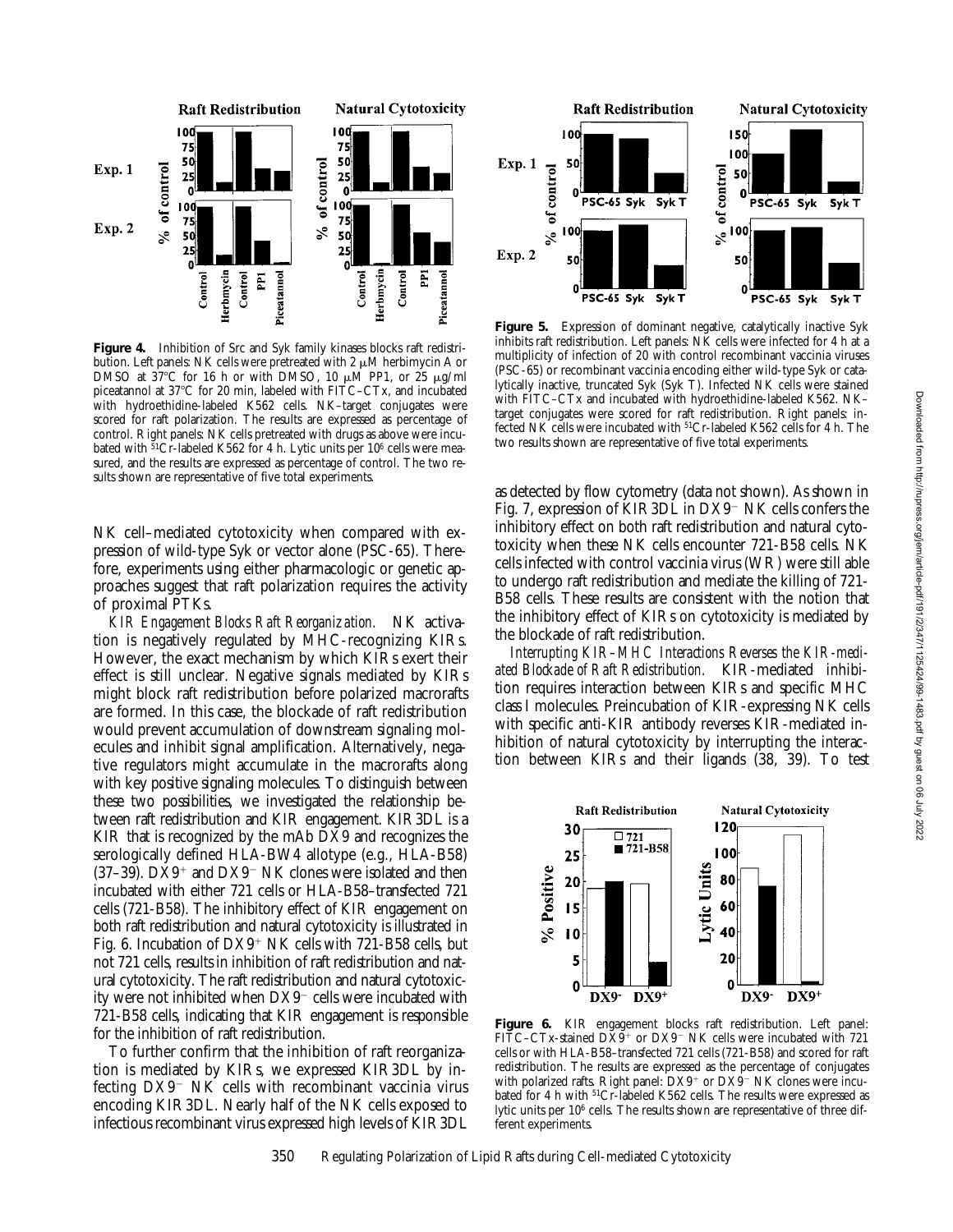

**Figure 7.** Expression of KIR3DL in DX9<sup>-</sup> NK clones confers an inhibitory effect on raft redistribution. DX9<sup>-</sup> NK cells were infected for 4 h at a multiplicity of infection of 20 with either recombinant vaccinia virus encoding KIR3DL or wild-type vaccinia virus (WR). Left panels: infected NK cells were stained with FITC–CTx and incubated with 721- B58 cells or parental 721 cells and scored for raft redistribution. Right panels: infected NK cells were incubated with 51Cr-labeled 721-B58 cells or 721 cells. Lytic units per 106 cells were measured. The two results shown are representative of six total experiments.

whether interrupting the KIR3DL–HLA-B58 interaction would also reverse the blockade of raft redistribution, we preincubated  $DX9^+$  or  $DX9^-$  NK cells with DX9 mAb on ice for 5 min before incubating them with 721 or 721-B58 cells. Preincubation of  $DX9^+$  cells with DX9 mAb completely reversed the inhibitory effect of KIR engagement on both raft reorganization (Fig. 8) and natural cytotoxicity (data not shown), whereas there was little effect on  $DX9^-$  cells. These results confirm that KIR–MHC interaction is necessary for the inhibitory effect on raft redistribution.



**Figure 8.** Interruption of KIR–MHC interactions reverses KIR-mediated blockade of raft redistribution. (A)  $DX9^+$  or  $DX9^-$  NK cells stained with FITC–CTx were preincubated with 10  $\mu$ g/ml DX9 antibody on ice for 5 min or left untreated. The cells were then incubated with hydroethidine-labeled 721-B58 cells or 721 cells and scored for raft redistribution. The two results shown are representative of three different experiments.

*SHP-1 Activity Is Necessary for the KIR-mediated Blockade of Raft Redistribution.* KIR-mediated inhibition depends on the protein tyrosine phosphatase SHP-1. Previous studies have demonstrated that overexpression of the dominant negative SHP-1 (SHPC453S), which is catalytically inactive, reverses the KIR-mediated inhibitory effect on natural cytotoxicity and antibody-dependent cellular cytotoxicity (20, 21). To test if the blockade of raft reorganization also depends on SHP-1, we expressed SHPC453S or the wild-type  $SHP-1$  in  $DX9^+$  cells. In these experiments, the expression levels of the virus-encoded SHP-C453S and SHP-1 were equivalent to that of endogenous SHP-1 (data not shown). Expression of the dominant negative (Fig. 9) but not the wild-type SHP-1 (data not shown) reversed the KIR-mediated blockade of raft redistribution, indicating that KIRmediated inhibition of raft redistribution depends on SHP-1.

#### **Discussion**

Cellular activation is a result of multiple enzyme–substrate reactions that amplify, diversify, and regulate signals initiated from surface receptors. Most of these reactions occur at the plasma membrane, where signaling molecules cluster in a multimolecular complex around surface receptors. This clustering enables compartmentalization of key second messengers and results in the amplification of signal transduction cascades. Rafts can act as platforms holding signaling molecules together (4, 6, 7). This was recently highlighted by the demonstration that rafts redistribute to and cluster at the site of TCR engagement when T cells are stimulated with bead-coupled antibodies (10). The redistribution and clustering of rafts leads to higher and more sta-



**Figure 9.** Expression of dominant negative SHP-1 reverses KIR-mediated inhibition of raft redistribution.  $D\bar{X}9$ <sup>+</sup> or  $D\bar{X}9$ <sup>-</sup> NK cells were infected for 4 h at a multiplicity of infection of 20 with control recombinant vaccinia virus (PSC-65) or dominant negative, catalytically inactive SHP-1 (SHPC453S). Infected NK cells were stained with FITC–CTx, incubated with hydroethidine-labeled 721-B58 cells or 721 cells, and then scored for raft redistribution. The two results shown are representative of four different experiments.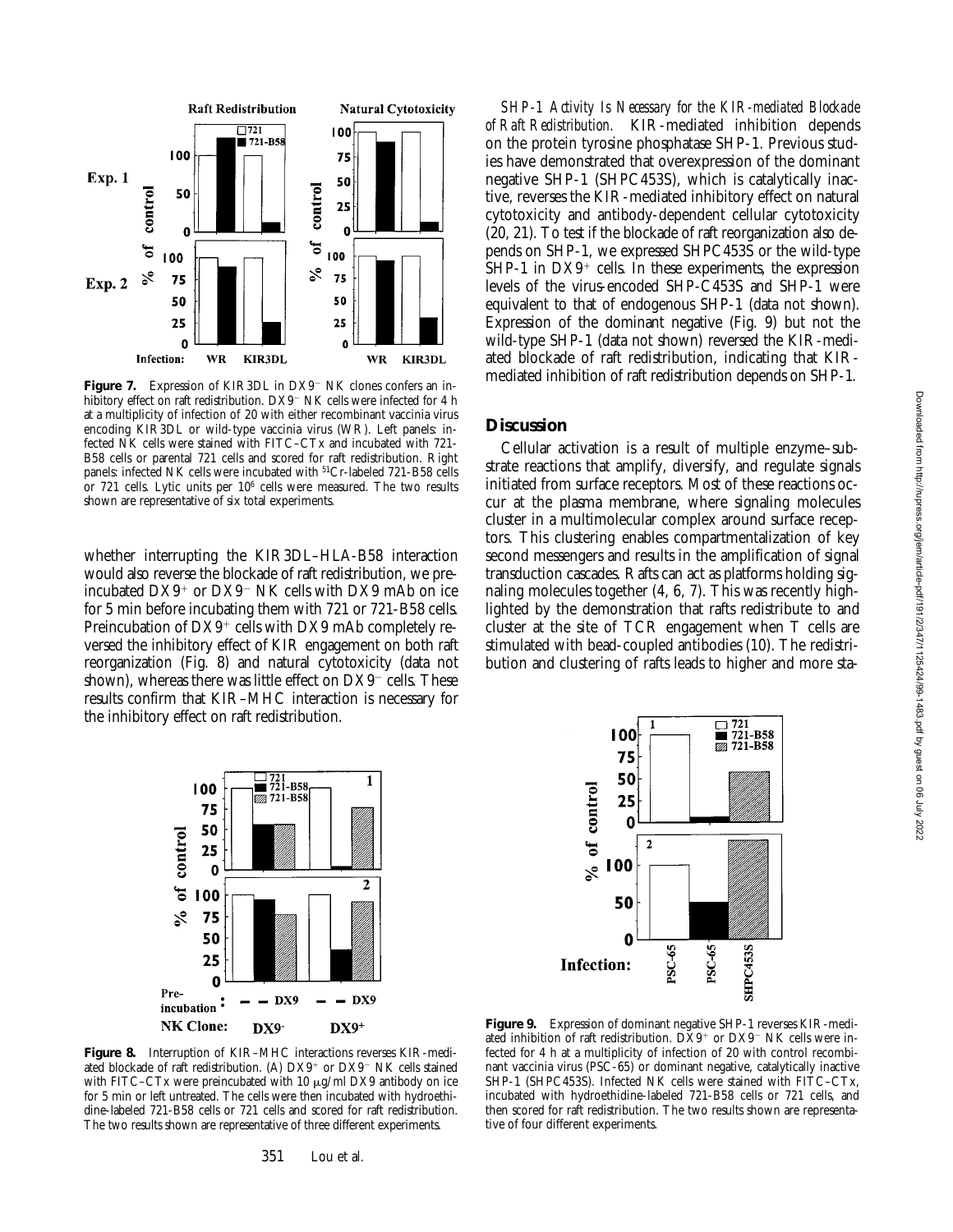ble tyrosine phosphorylation of signaling molecules, presumably by recruiting key signaling molecules and excluding phosphatases. However, due to the high concentration of antibodies bound on the beads, the redistribution of rafts could be caused by physical forces, so it remains unanswered whether or not raft redistribution is a regulated process. In this paper, we have studied raft redistribution using NK cells that are directly stimulated by viable target cells. We show that rafts become aggregated and polarized at the site of contact between NK cells and sensitive target cells. The detection of raft redistribution in this physiological system implies that raft redistribution is a regulated process.

The functional role of rafts during lymphocyte activation has been evaluated in several studies. The absence of detectable  $\zeta$  and PLC $\gamma$ 1 tyrosine phosphorylation and diminished calcium signals upon pharmacological disruption of rafts was interpreted as evidence for temporal order of events in which raft formation and polarization precedes activation of signal transduction cascade (6, 7, 29–31, 40). This view is supported by the observation that even cross-linking of glycophosphatidylinositol-linked peripheral membrane proteins can stimulate T cells, presumably through an increased local concentration of key signal transducing molecules (40–43). However, our data suggest that the polarization of lipid rafts is signaling dependent. Inhibition of the activity of Src or Syk family PTKs blocks reorganization of lipid rafts. Moreover, inhibitory signals initiated by KIR engagement also block raft polarization in an SHP-1–dependent manner. Because regulatory second messengers accumulate in rafts, and, at the same time, raft polarization depends on activation signals, it is likely that there is a positive feedback loop between raft aggregation and positive signal propagation. Instead of a unidirectional sequence of events (receptor cross-linking→raft aggregation→signal transduction), we believe that these three processes are interdependent. Lateral bonding between sphingolipids within rafts increases spatial rigidity of the receptor–ligand interactions. These rigid receptor–ligand interactions might then keep the signaling complex together for a longer time, which in turn might aggregate more sphingolipid-associated proteins into the cellular interphase and increase the probability of a complete cellular activation. Consistent with this notion, the interaction between cytoskeleton and lipid rafts has been proposed to increase raft stability (40), and a recent study suggests that the interaction between cytoskeleton and lipid rafts depends on tyrosine kinase activity (44). Furthermore, rafts are proposed to act as transporters of surface receptors and key signaling molecules during the formation of immunological synapses (10, 45–47). This process has been shown to be driven by the movement of cytoskeleton and dependent on signal transduction (48).

KIRs block the activation of NK cells through SHP-1–mediated dephosphorylation of molecules involved in the activation cascade (20–23). Several direct targets of SHP-1 have been proposed  $(15, 24)$ , but none of the current models have been able to fully explain the sequence of events during inhibitory signaling. Our data suggest that the negative signals mediated by KIRs arise during the earliest phase of NK

activation, specifically before the formation of "macrorafts." Presumably, KIR-associated SHP-1 dephosphorylates and inactivates key signaling molecules that are required for the signal cascade leading to raft aggregation. On the other hand, aggregation of lipid rafts helps exclude phosphatase activity from the sites of positive signal propagation (10, 49). In our biochemical assays, neither KIRs nor SHP-1 could be detected in rafts (Jevermovic, D., Z. Lou, and P.J. Leibson, unpublished observation). Overall, the efficacy of raft redistribution and aggregation would ultimately be a function of the balance between positive and negative signals generated after interaction with specific target cells.

Our study provides new insights as to the regulatory events that critically influence the development of cellmediated cytotoxicity. Lipid raft redistribution and polarization is regulated by positive and negative signals from the membrane receptors, and the integration of these signals can ultimately determine the commitment of cytotoxic lymphocytes to cellular cytotoxicity. This study also discloses a novel inhibitory mechanism that has the potential to be employed by certain homologous inhibitory receptors expressed on cells of both hematopoietic and nonhematopoietic lineages.

We thank J. Tarara, R.A. Schoon, C.J. Dick, and S.M. Mackie for expert technical assistance and C.S. Chini for helpful suggestions.

This research was supported by the Mayo Foundation and by National Institutes of Health grant CA47752. D.D. Billadeau is supported by a Levy Foundation Award and a Leukemia Society of America Special Fellows Award.

*Submitted: 23 August 1999 Revised: 20 October 1999 Accepted: 16 November 1999*

# **References**

- 1. Brown, D.A., and E. London. 1998. Functions of lipid rafts in biological membranes. *Annu. Rev. Cell Dev. Biol.* 14: 111–136.
- 2. Harder, T., and K. Simons. 1997. Caveolae, DIGs, and the dynamics of sphingolipid-cholesterol microdomains. *Curr. Opin. Cell Biol.* 9:534–542.
- 3. Simons, K., and E. Ikonen. 1997. Functional rafts in cell membrane. *Nature.* 387:569–572.
- 4. Zhang, W., R.P. Trible, and L.E. Samelson. 1998. LAT palmitoylation: its essential role in membrane microdomain targeting and tyrosine phosphorylation during T cell activation. *Immunity*. 9:239–246.
- 5. Hope, H.R., and L.J. Pike. 1996. Phosphoinositides and phosphoinositide-utilizing enzymes in detergent-insoluble lipid domains. *Mol. Biol. Cell*. 7:843–851.
- 6. Montixi, C., C. Langlet, A.-M. Bernard, J. Thimonier, C. Dubois, M.-A. Wurbel, J.-P. Chauvin, M. Pierres, and H.-T. He. 1998. Engagement of T cell receptor triggers its recruitment to low density detergent-insoluble membrane domains. *EMBO (Eur. Mol. Biol. Organ.) J.* 17:5334–5348.
- 7. Xanier, R., T. Brennan, Q. Li, C. McCormack, and B. Seed. 1998. Membrane compartmentation is required for efficient T cell activation. *Immunity*. 8:723–732.
- 8. Field, K.A., D. Holowka, and B. Baird. 1997. Compartmen-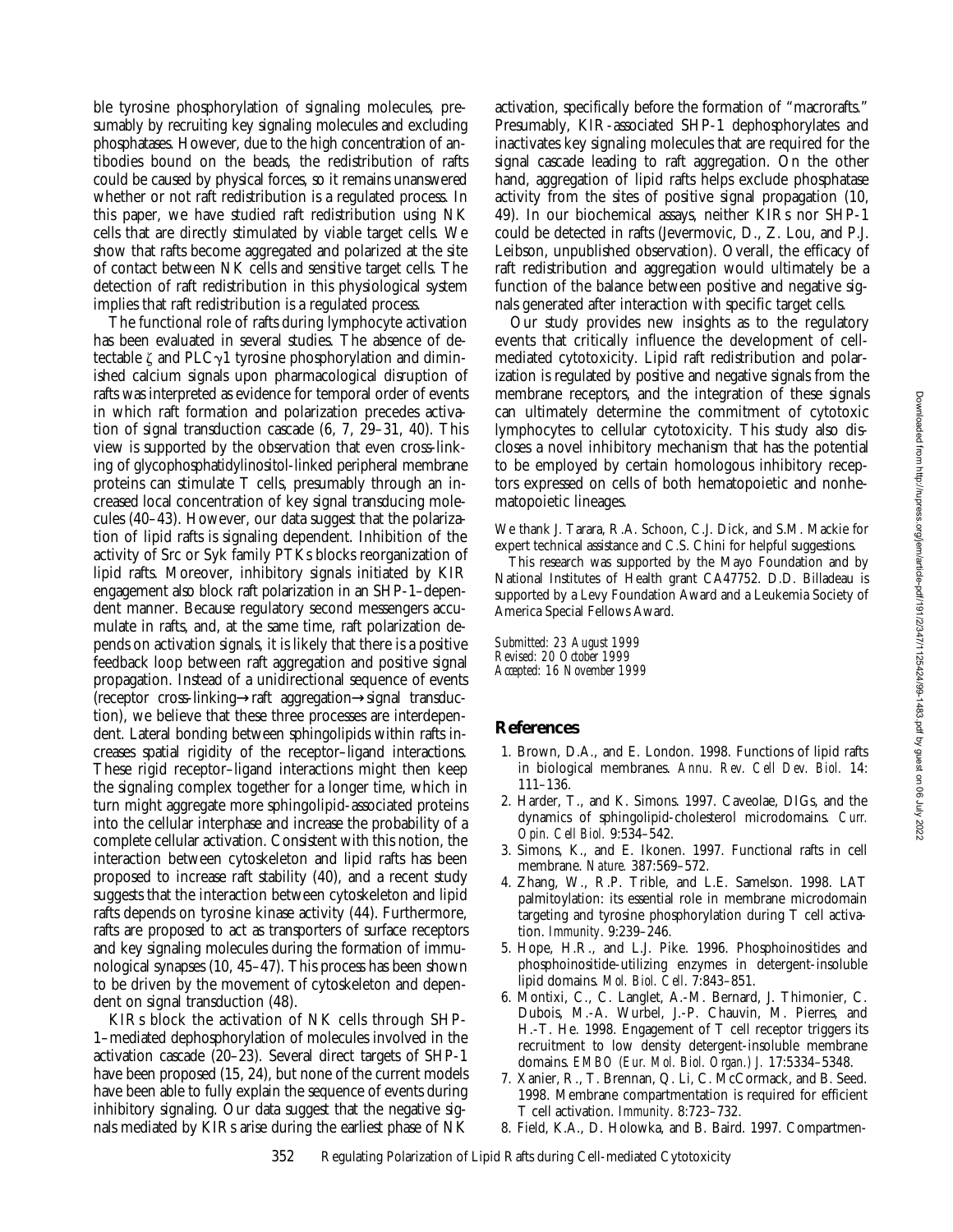talized activation of the high affinity immunoglobulin E receptor within membrane domains. *J. Biol. Chem.* 272:4276–4280.

- 9. Stauffer, T.P., and T. Meyer. 1997. Compartmentalized IgE receptor–mediated signal transduction in living cells. *J. Cell Biol.* 139:1447–1454.
- 10. Viola, A., S. Schroeder, Y. Sakakibara, and A. Lanzavecchia. 1999. T lymphocyte costimulation mediated by reorganization of membrane microdomains. *Science.* 283:680–682.
- 11. Leibson, P.J. 1997. Signal transduction during natural killer cell activation: inside the mind of a killer. *Immunity.* 6:655–661.
- 12. Brumbaugh, K.M., B.A. Binstadt, and P.J. Leibson. 1998. Signal transduction during NK cell activation: balancing opposing forces. *Curr. Topics Microbiol. Immunol*. 230:103–122.
- 13. Billadeau, D.D., K.M. Brumbaugh, C.J. Dick, R.A. Schoon, X.R. Bustelo, and P.J. Leibson. 1998. The Vav-Rac1 pathway in cytotoxic lymphocytes regulates the generation of cell-mediated killing. *J. Exp. Med.* 188:549–559.
- 14. Brumbaugh, K.M., B.A. Binstadt, D.D. Billadeau, R. Schoon, C.J. Dick, R.M. Ten, and P.J. Leibson. 1997. Functional role for syk tyrosine kinase in natural killer cell–mediated natural cytotoxicity. *J. Exp. Med.* 186:1965–1974.
- 15. Binstadt, B.A., D.D. Billadeau, D. Jevremovic, B.L. Williams, N. Fang, T. Yi, G.A. Koretzky, R.T. Abraham, and P.J. Leibson. 1998. SLP-76 is a direct substrate of SHP-1 recruited to killer inhibitory receptors. *J. Biol. Chem.* 273: 27518–27523.
- 16. Jevremovic, D., D.D. Billadeau, R.A. Schoon, C.J. Dick, B.J. Irvin, W. Zhang, L.E. Samelson, R.T. Abraham, and P.J. Leibson. 1999. A role for the adaptor protein LAT in human NK cell-mediated cytotoxicity. *J. Immunol.* 162:2453– 2456.
- 17. Lanier, L.L. 1997. Natural killer cells: from no receptors to too many. *Immunity.* 6:371–378.
- 18. Long, E.O. 1999. Regulation of immune response through inhibitory receptors. *Annu. Rev. Immunol.* 17:875–904.
- 19. Colonna, M. 1997. Specificity and function of immunoglobulin superfamily NK cell inhibitory receptors and stimulatory receptors. *Immunol. Rev.* 155:127–134.
- 20. Burshtyn, D.N., A.M. Scharenberg, N. Wagtmann, S. Rajagopalan, K. Berrada, T. Yi, J.-P. Kinet, and E.O. Long. 1996. Recruitment of tyrosine phosphatase HCP by the killer cell inhibitory receptor. *Immunity.* 4:77–85.
- 21. Binstadt, B.A., K. Brumbaugh, C.J. Dick, A.M. Scharenberg, B.L. Williams, M. Colonna, L.L. Lanier, P.-J. Kinet, R.T. Abraham, and P.J. Leibson. 1996. Sequential involvement of Lck and SHP-1 with MHC-recognizing receptors on NK cells inhibits FcR-initiated tyrosine kinase activation. *Immunity*. 5:629–638.
- 22. Campbell, K.S., M. Dessing, M. Lopez-Botet, M. Cella, and M. Colonna. 1996. Tyrosine phosphorylation of a human killer inhibitory receptor recruits protein phosphatase 1C. *J. Exp. Med.* 184:93–100.
- 23. Fry, A.M., L.L. Lanier, and A. Weiss. 1996. Phosphotyrosines in the killer cell inhibitory receptor motif of NKB1 are required for negative signaling and for association with protein tyrosine phosphatase 1C. *J. Exp. Med.* 184:295–300.
- 24. Valiante, N.M., J.H. Phillips, L.L. Lanier. 1996. Killer cell inhibitory receptor recognition of human leukocyte antigen (HLA) class I blocks formation of a pp36/PLC- $\gamma$  signaling complex in human natural killer (NK) cells. *J. Exp. Med.* 184:2243–2250.
- 25. Windebank, K.P., R.T. Abraham, G. Powis, A. Olsen, T.J. Barna, and P.J. Leibson. 1988. Signal transduction during hu-

man natural killer cell activation: inositol phosphate generation and regulation by cyclic AMP. *J. Immunol.* 141:3951–3957.

- 26. Scharenberg, A.E., S. Lin, B. Cuerod, H. Yamamura, and J.-P. Kinet. 1995. Reconstitution of interaction between tyrosine kinases and the high affinity IgE receptor which are controlled by receptor clustering. *EMBO (Eur. Mol. Biol. Organ.) J.* 14:3385–3394.
- 27. Pross, H.F., D. Callewaert, and P. Rubin. 1986. Assay for NK cell cytotoxicity—their values and pitfalls. *In* Immunobiology of Natural Killer Cells. Vol. 1. E. Lotzova and R.B. Herberman, editors. CRC Press, Inc., Boca Raton, FL. 2–20.
- 28. Schon, A., and E. Freire. 1989. Thermodynamic of intersubunit interactions in cholera toxin upon binding to oligosaccharide portion of its cell surface receptor, ganglioside GM1. *Biochemistry.* 28:5019–5024.
- 29. Klein, U., G. Gimpl, and F. Iahrenholz. 1995. Alteration of the myometrial plasma membrane cholesterol content with beta-cyclodextrin modulates the binding affinity of the oxytocin receptor. *Biochemistry.* 34:13784–13793.
- 30. Sheets, E.D., D. Holowka, and B. Baird. 1999. Critical role for cholesterol in Lyn-mediated tyrosine phosphorylation of FceRI and their association with detergent-resistant membranes. *J. Cell Biol.* 145:877–887.
- 31. Stulnig, T.M., M. Berger, T. Sigmund, D. Raederstorff, H. Stockinger, and W. Waldhausl. 1998. Polyunsaturated fatty acids inhibit T cell signal transduction by modification of detergent-insoluble membrane domains. *J. Cell Biol.* 143:637–644.
- 32. Uehara, Y., M. Hori, Y. Takeuchi, and H. Umezawa. 1985. Screening of agents which convert 'transformed morphology' of Rous sarcoma virus-infected rat kidney cells to 'normal morphology': identification of an active agent as herbimycin and its inhibition of src kinase. *Jpn. J. Cancer Res.* 76:672–675.
- 33. Uehara, Y., M. Hori, T. Takeuchi, and H. Umezawa. 1986. Phenotypic change from transformed to normal induced by benzoquinonoid ansamycin accompanies inactivation of p60src in rat kidney cells infected with Rous sarcoma virus. *Mol. Cell. Biol.* 6:2198–2206.
- 34. Uehara, Y., Y. Murakami, Y. Sugimoto, and S. Mizuno. 1989. Mechanism of reversion of Rous sarcoma virus transformation by herbimycin A: reduction of total phosphorylation levels due to reduced kinase activity and increased turnover of p60v-src 1. *Cancer Res.* 49:780–785.
- 35. Hanke, J.H., J.P. Gardner, R.L. Dow, P.S. Changelian, W.H. Brissette, E.J. Weringer, B.A. Pollok, and P.A. Connelly. 1996. Discovery of a novel, potent and Src familyselective tyrosine kinase inhibitor. Study of Lck- and Fyndependent T cell activation. *J. Biol. Chem.* 271:695–701.
- 36. Oliver, J.M., D.L. Burg, B.S. Wilson, J.L. McLaughlin, and R.L. Geahlen. 1994. Inhibition of mast cell FceR1-mediated signaling and effector function by the Syk-selective inhibitor, piceatannol. *J. Biol. Chem.* 269:29697–29703.
- 37. Litwin, V., J. Gumperz, P. Parham, J.H. Phillips, and L.L. Lanier. 1994. NKB1: a natural killer receptor involved in the recognition of polymorphic HLA-B molecules. *J. Exp. Med.* 180:537–543.
- 38. Gumperz, J.E., V. Litwin, J.H. Phillips, L.L. Lanier, and P. Parham. 1995. The BW4 public epitope of HLA-B molecules confers reactivity with natural killer cell clones that express NKB1, a putative HLA receptor. *J. Exp. Med.* 181:1133–1144.
- 39. Gumperz, J.E., L.D. Barber, N.M. Valiante, L. Percival, J.H. Phillips, L.L. Lanier, and P. Parham. 1997. Conserved and variable residues within the BW4 motif of HLA-B make separable contributions to recognition by the NKB1 killer cell-